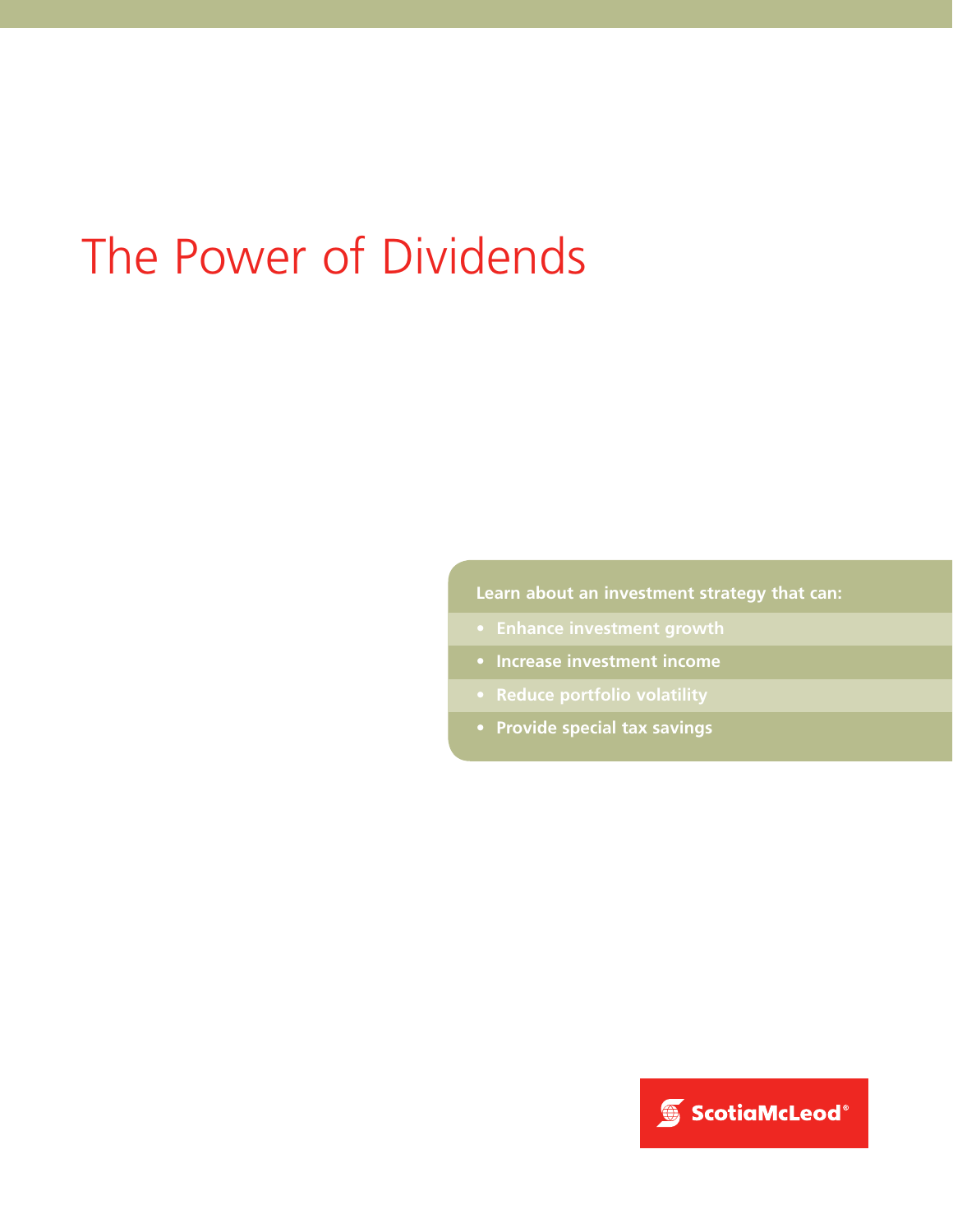### Reach your financial goals

**Choose the right combination of growth, income and capital preservation.**

We follow a defined process to help our clients reach their financial goals. This process helps us to:

- Understand their current situation
- Set realistic financial objectives
- Identify investment opportunities
- Seek opportunities for tax efficiency
- Keep them on track to their objectives

One of the investment opportunities we frequently recommend is dividend-paying stocks. Stocks that

pay dividends can be a valuable addition to many portfolios because they have the potential to:

- Enhance your rate of growth
- Increase your level of income
- Reduce the volatility of your portfolio
- Provide special tax savings

Please read on to learn more about The Power of Dividends, and how they can help you reach your financial goals.

#### Understanding the current environment

**Why now is an excellent time to consider dividends for your portfolio.**

Until the end of the 1990's, the Dow and TSX indices were in a long-term bull market that saw consistent returns above 8%, year after year. Given the current economy, the illusion of easy, low-risk returns has been broken by experience. It's now clear that we need to take sensible precautions to earn solid returns without inviting excess volatility.

Meanwhile, the landscape for earning investment income has also changed with interest rates at

historic lows. That means we're living in a challenging time for investors seeking investment income.

Dividends are particularly timely because they address several needs in today's economic environment. They can enhance returns without adding undue risk to a portfolio. They can provide a cushion against market volatility. And they can generate a stream of reliable, tax-advantaged income.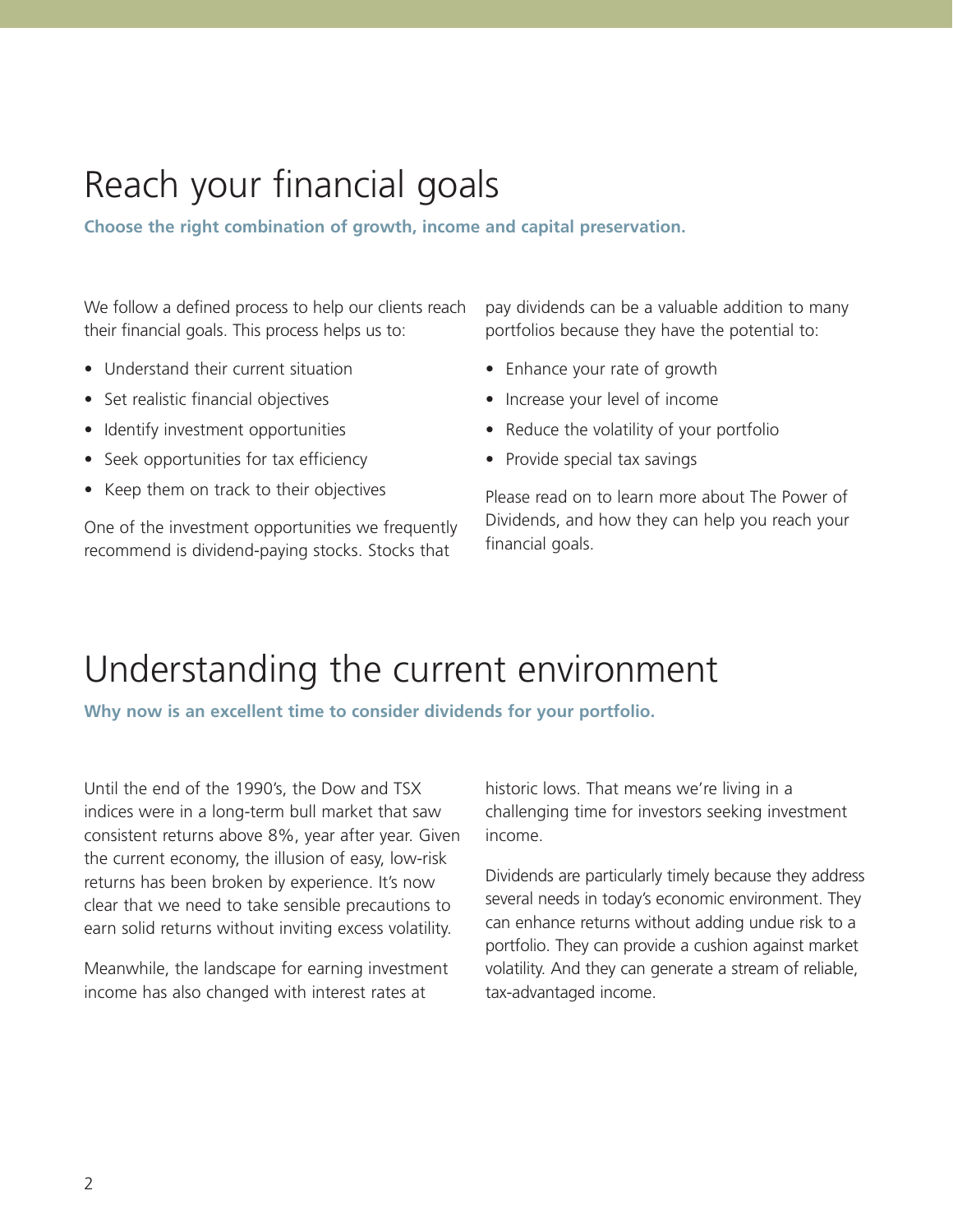### The Rule of 72

#### **How important is your rate of return?**

Everyone knows that a higher rate of return is preferable to a lower one. But *The Rule of 72* is a great way to illustrate just how much of a difference it can make. Simply divide the number 72 by a given rate of return to find out how many years it will take to double your money.

> **Using a target rate of return of 8% and**  *The Rule of 72,* **we can calculate that:**

- It will take nine years to double your money
- In nine years, \$100,000 will become \$200,000
- In 18 years, \$100,000 will become \$400,000

If you were to lower your target return to 5%, the outcome would be dramatically different. It will take almost 14 and a half years to double your money, and after nine years, your \$100,000 will only have grown to \$155,133. So there's no doubt that returns are very important.

| Time to double your money |       |  |  |
|---------------------------|-------|--|--|
| Return %                  | Years |  |  |
| 5                         | 14.4  |  |  |
| 6                         | 12.0  |  |  |
| 7                         | 10.3  |  |  |
| 8                         | 9.0   |  |  |
| 9                         | 8.0   |  |  |
| 10                        | 7.2   |  |  |

Looking back over the history of the market, and considering the investment strategies currently available to savvy investors, 8% is not an unreasonable target return. However, you may need to tap into the power of dividends to get there.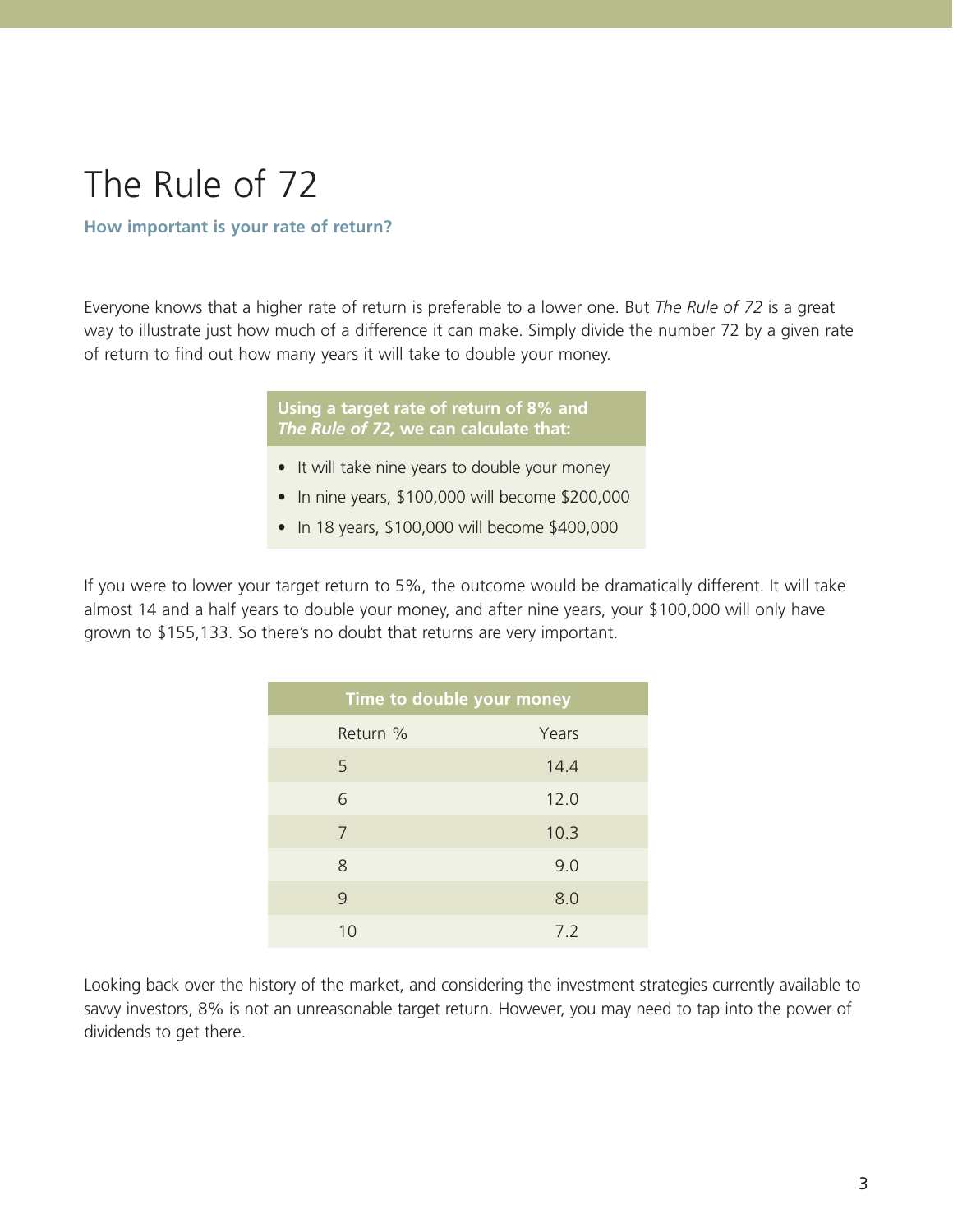### Dividends for growth & income

**How can you achieve an 8% return?** 

Most investments are categorized as either growthoriented or income-oriented. But dividend-paying stocks offer both growth and income to help you achieve your target return. Bank of Montreal (BMO) is a great example. Let's look at how Bank of Montreal helped investors make money during the five year period from the last trading day of 2006 to the last trading day of 2011.

- At the end of 2006, Bank of Montreal stock traded at \$69.00 per share and paid an annualized dividend of \$2.26. That equals a rate of income (or "yield") of 3.28%. Therefore, to reach a target return of 8% in 2006, Bank of Montreal only had to appreciate by 4.72%.
- During the five year period from 2006 to 2011, Bank of Montreal increased its dividends twice. An investor who paid \$69.00 per share would have received an average annualized dividend yield of 4.03% at the end of 2011 based on their original investment. In other words, Bank of Montreal shares only need to appreciate annually an average of \$2.62 to generate a return of 8% per year throughout the five year period.

This goes to show how the combination of dividends and growth can put an 8% overall return well within reach.

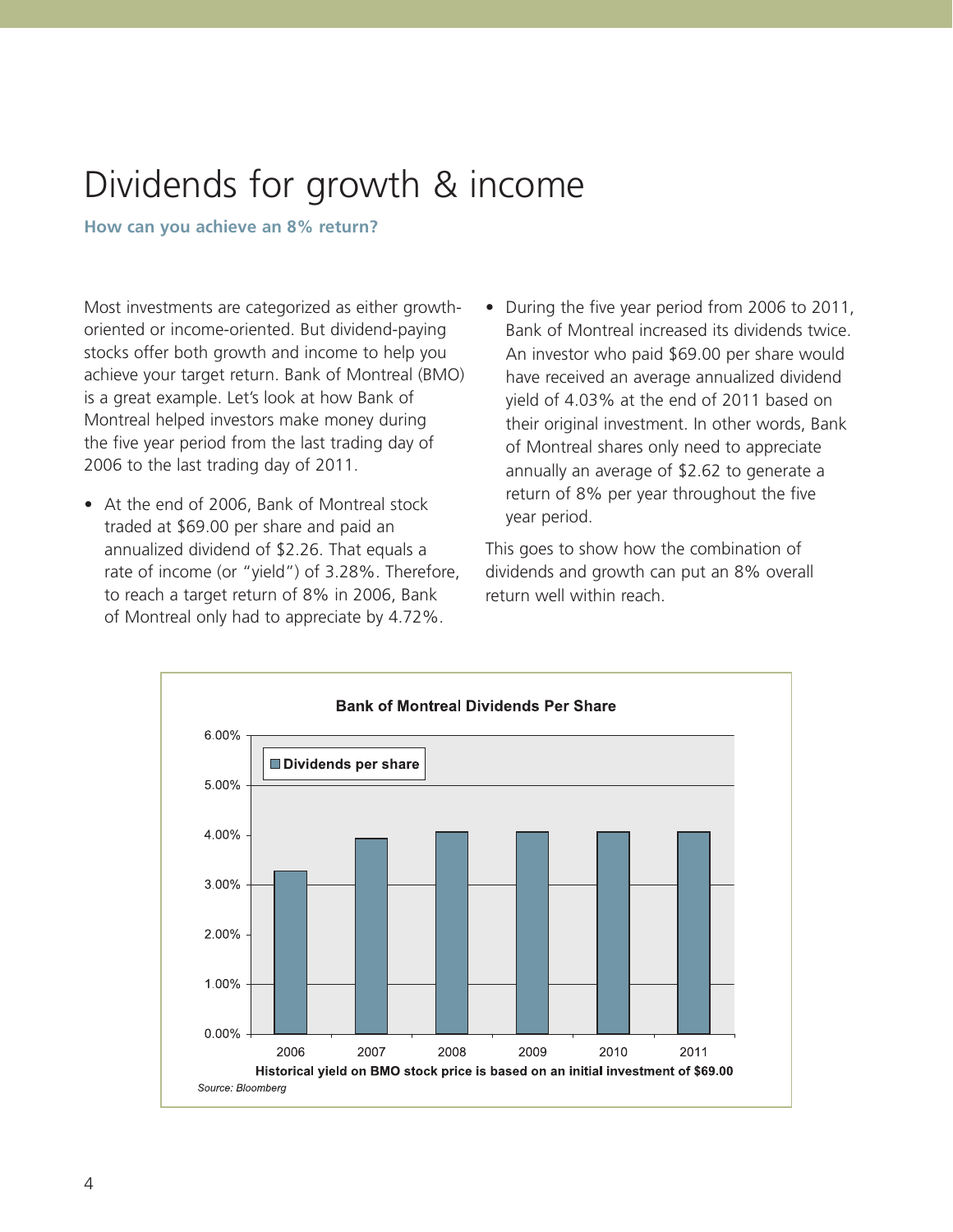#### Dividends to manage risk

**Dividends can provide a cushion against volatility, but you must be selective.**

Dividend-paying stocks have a distinct advantage during periods of market volatility. Whereas nondividend-paying stocks need earnings growth and investor optimism to support their price, the income from dividend-paying stocks gives them intrinsic value, even in volatile markets.

All else being equal, if the price of a dividendpaying equity falls, its dividend yield rises, making it more attractive to income-seeking investors. This phenomenon tends to reduce volatility of dividendpaying stocks.

Nonetheless, it takes careful research to benefit from the risk-management aspect of dividendpaying stocks. You need to select companies with attractive dividend records and strong underlying fundamentals. Bank of Montreal once again provides a good example:

• **Dividend Growth.** Bank of Montreal has a long history of increasing dividends. Since 1995, the annual dividend has risen from \$0.66 to \$2.80 per share, representing an annualized growth rate of 9.5%.

- **Earnings growth.** The price of Bank of Montreal shares are underpinned by solid earnings growth. Since 2000, earnings per share have increased from \$2.94 to \$5.40 at the end of 2011, representing an annualized growth rate of 5.7%.
- **Outlook for slowed growth.** With interest rates at record lows in the U.S. and Canada, and the outlook for slow global growth over the next couple years, more investors will seek dividend yield from companies with strong balance sheets, providing buying support for large Canadian banks.

A company that lacks these characteristics could be vulnerable. For example, a drop in operating income could result in a dividend cut and a share price decline. Further, if interest rates rise, a company that can't afford to raise its dividend won't be able to maintain a competitive yield.

In summary, dividend-paying stocks can help moderate the volatility of many portfolios. The key is to select shares that are issued by conservatively managed companies with a proven history of earnings growth and rising dividends.

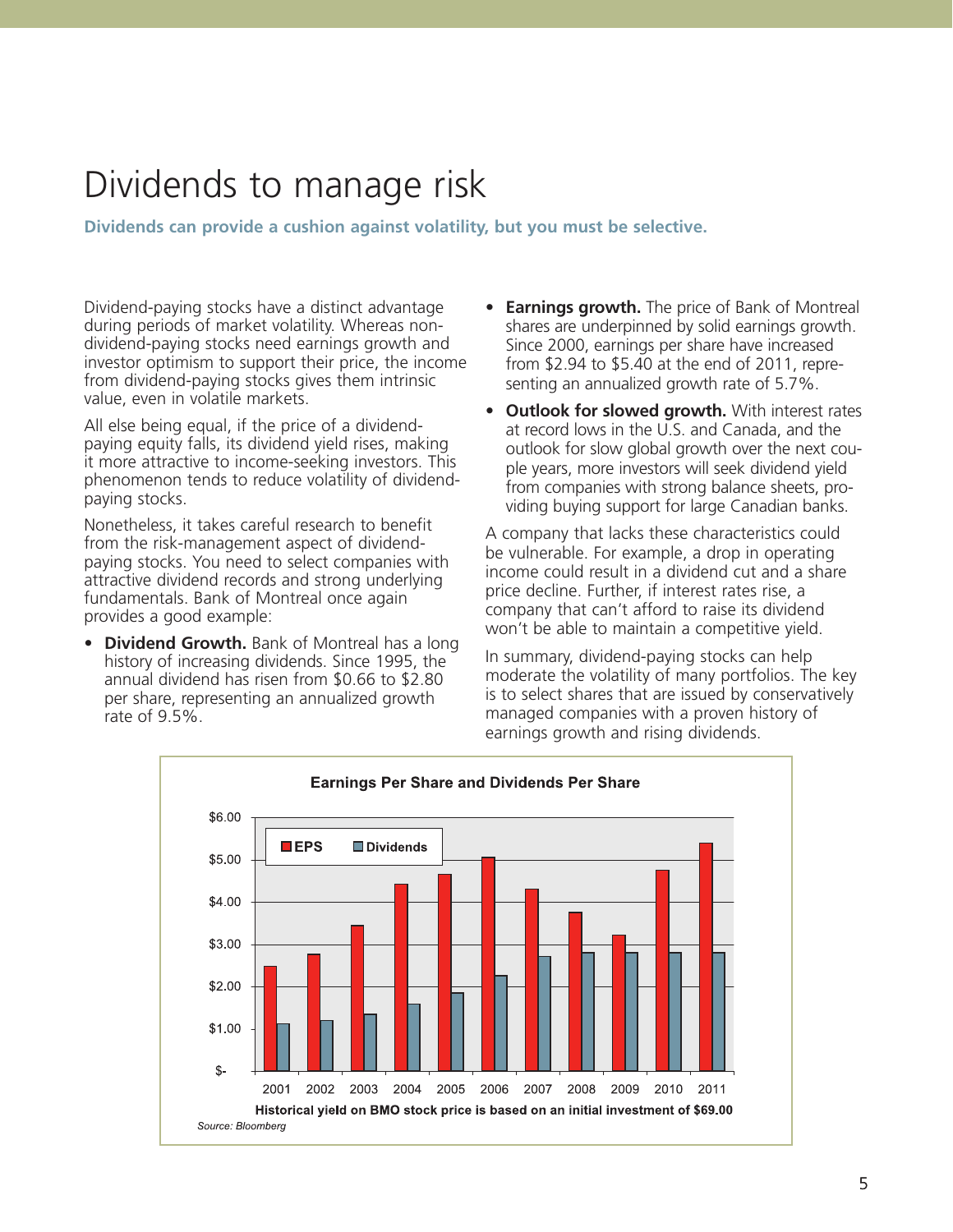## Dividends for tax savings

**The tax treatment of dividend income offers unique opportunities.**

Interest income is like employment income — every dollar is taxed at your full marginal rate. Dividend income, on the other hand, is eligible for a Dividend Tax Credit that can result in a preferential after-tax return. Here's a look at how the three main types of investment income are taxed:

| <b>Investment Taxation by Province*</b> |                 |                      |                        |
|-----------------------------------------|-----------------|----------------------|------------------------|
| <b>Province</b>                         | <b>Interest</b> | <b>Capital gains</b> | Dividends <sup>1</sup> |
| <b>British Columbia</b>                 | 43.70%          | 21.90%               | 19.92%                 |
| Alberta                                 | 39.00%          | 19.50%               | 14.55%                 |
| Saskatchewan                            | 44.00%          | 22.00%               | 20.35%                 |
| Manitoba                                | 46.40%          | 23.20%               | 23.83%                 |
| Ontario                                 | 46.40%          | 23.20%               | 22.38%                 |
| Quebec                                  | 48.22%          | 24.10%               | 26.69%                 |
| New Brunswick                           | 46.00%          | 23.00%               | 21.80%                 |
| Nova Scotia                             | 48.25%          | 24.13%               | 28.35%                 |
| Prince Edward Island                    | 47.37%          | 23.69%               | 24.44%                 |
| Newfoundland & Labrador                 | 44.50%          | 22.25%               | 22.89%                 |
| Yukon                                   | 42.40%          | 21.20%               | 17.23%                 |
| Northwest Territories                   | 43.10%          | 18.50%               | 18.25%                 |
| Nunavut                                 | 40.50%          | 20.25%               | 22.24%                 |

\* Rates as of March 2010.

As an investor, the implications are clear. An interest payment and a dividend payment of the same amount before tax will produce two very different outcomes after tax. Based on the above table, an investor in Ontario who earns \$10,000 in interest will keep only \$5,360, while an investor who earns \$10,000 in dividends will keep \$7,536. It's not hard to see how the tax advantages of dividends can have a significant impact, especially if you rely on your investments for retirement income.

#### **Taking into account your specific investment goals and risk tolerance, it can be a wise tax decision to hold Canadian dividend-paying companies in your portfolio. Please consult with your personal tax professional.**

<sup>1</sup> The combined federal and provincial tax rate on eligible dividends is based on the proposed federal rate reduction and the current provincial dividend tax credit rates. For Newfoundland, Quebec, Ontario, Manitoba, Saskatchewan, Alberta, British Columbia, and Northwest Territories, the dividend tax credit rates contained in the respective provincial proposals have been used.